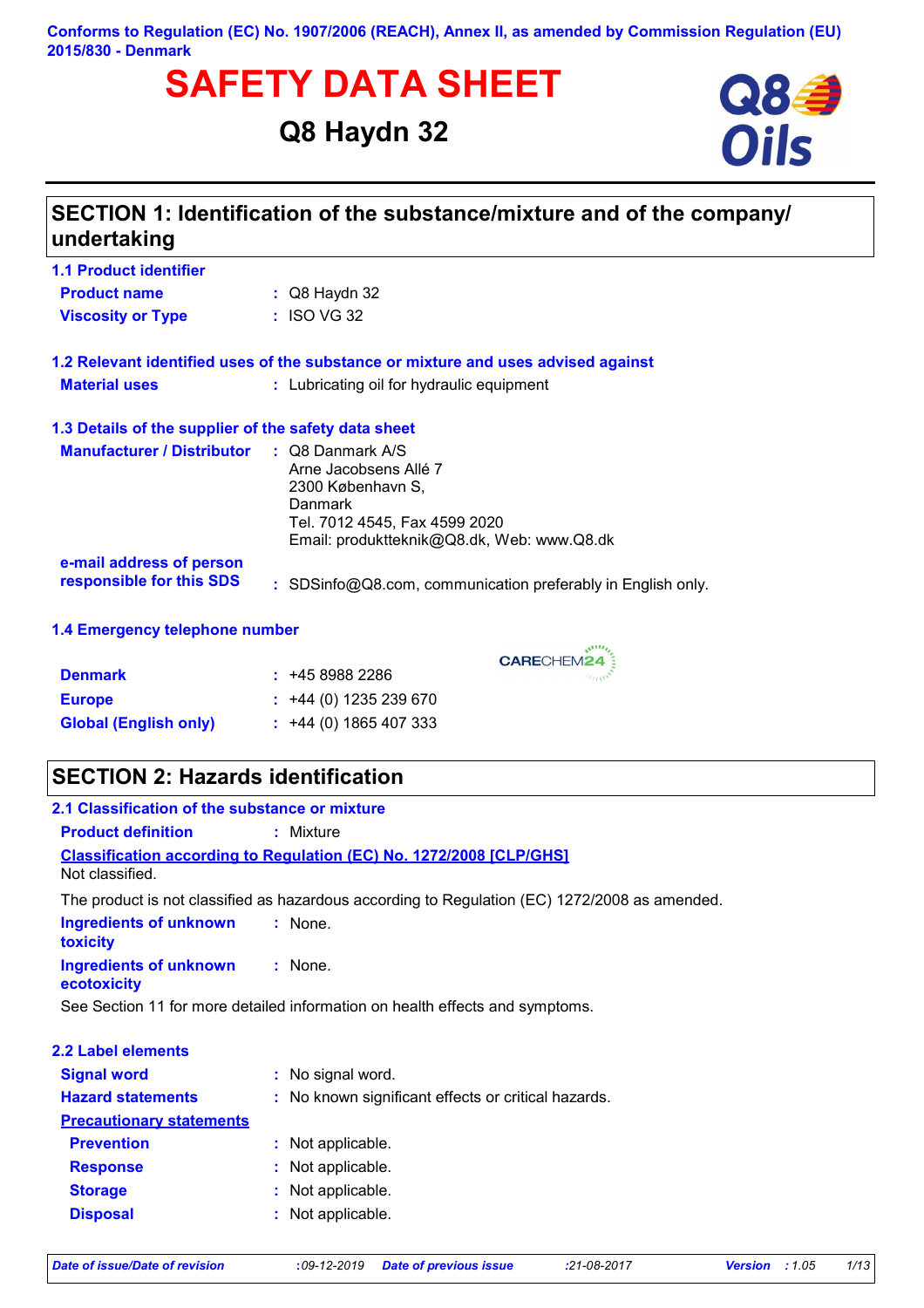# **SECTION 2: Hazards identification**

| <b>Supplemental label</b><br>elements                                                                                                                           | : Safety data sheet available on request. |
|-----------------------------------------------------------------------------------------------------------------------------------------------------------------|-------------------------------------------|
| <b>Annex XVII - Restrictions</b><br>on the manufacture,<br>placing on the market and<br>use of certain dangerous<br>substances, mixtures and<br><b>articles</b> | : Not applicable.                         |
| <b>Special packaging requirements</b>                                                                                                                           |                                           |
| <b>Containers to be fitted</b><br>with child-resistant<br>fastenings                                                                                            | : Not applicable.                         |
| <b>Tactile warning of danger : Not applicable.</b>                                                                                                              |                                           |
| 2.2 Other hazarde                                                                                                                                               |                                           |

### **2.3 Other hazards**

**Other hazards which do :** : Prolonged or repeated contact may dry skin and cause irritation.

**not result in classification**

# **SECTION 3: Composition/information on ingredients**

| <b>Product/ingredient name</b>                            | $\frac{9}{6}$<br><b>Identifiers</b>                                                     |      | <b>Regulation (EC) No.</b><br>1272/2008 [CLP]                                 | <b>Type</b> | <b>Notes</b> |  |
|-----------------------------------------------------------|-----------------------------------------------------------------------------------------|------|-------------------------------------------------------------------------------|-------------|--------------|--|
| Distillates (petroleum),<br>hydrotreated heavy paraffinic | REACH #:<br>01-2119484627-25<br>EC: 265-157-1<br>CAS: 64742-54-7<br>Index: 649-467-00-8 | l≥90 | Not classified.                                                               | $[2]$       | L            |  |
| Distillates (petroleum),<br>hydrotreated light paraffinic | REACH #:<br>01-2119487077-29<br>$EC: 265-158-7$<br>CAS: 64742-55-8                      | ≤10  | Asp. Tox. 1, H304                                                             | [1] [2]     | $H-L$        |  |
|                                                           |                                                                                         |      | See Section 16 for<br>the full text of the H<br>statements declared<br>above. |             |              |  |

The mineral oils in the product contain < 3% DMSO extract (IP 346).

There are no additional ingredients present which, within the current knowledge of the supplier and in the concentrations applicable, are classified as hazardous to health or the environment, are PBTs, vPvBs or Substances of equivalent concern, or have been assigned a workplace exposure limit and hence require reporting in this section.

**Type** 

[1] Substance classified with a health or environmental hazard

[2] Substance with a workplace exposure limit

[3] Substance meets the criteria for PBT according to Regulation (EC) No. 1907/2006, Annex XIII

[4] Substance meets the criteria for vPvB according to Regulation (EC) No. 1907/2006, Annex XIII

[5] Substance of equivalent concern

[6] Additional disclosure due to company policy

Occupational exposure limits, if available, are listed in Section 8.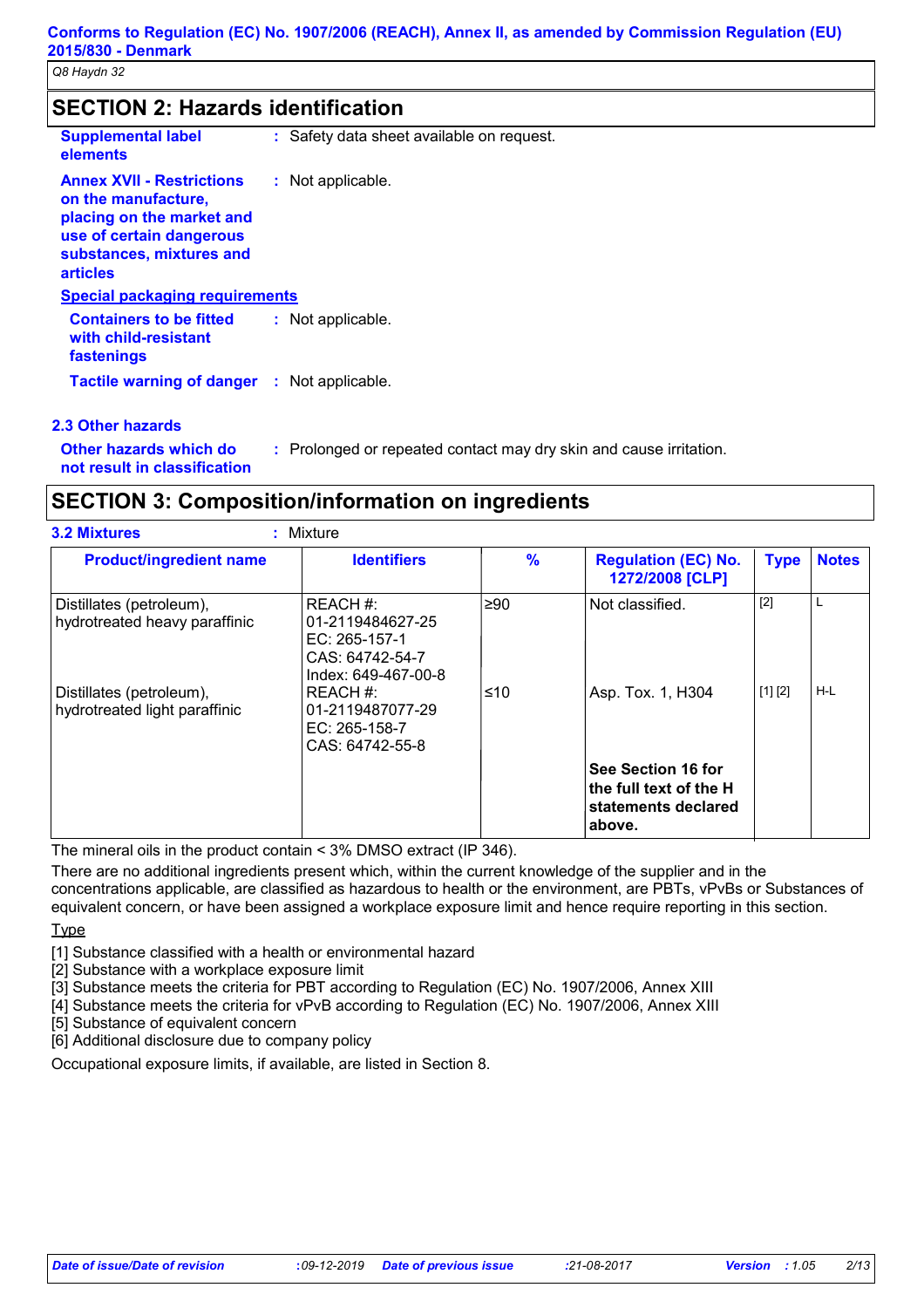# **SECTION 4: First aid measures**

| 4.1 Description of first aid measures |                                                                                                                                                                                                                                                                                                                                                                    |
|---------------------------------------|--------------------------------------------------------------------------------------------------------------------------------------------------------------------------------------------------------------------------------------------------------------------------------------------------------------------------------------------------------------------|
| <b>Eye contact</b>                    | : Immediately flush eyes with plenty of water, occasionally lifting the upper and lower<br>eyelids. Check for and remove any contact lenses. Get medical attention.                                                                                                                                                                                                |
| <b>Inhalation</b>                     | : Remove victim to fresh air and keep at rest in a position comfortable for breathing.<br>Get medical attention if symptoms occur.                                                                                                                                                                                                                                 |
| <b>Skin contact</b>                   | : Wash skin thoroughly with soap and water or use recognized skin cleanser.<br>Remove contaminated clothing and shoes. Get medical attention if symptoms occur.<br>High pressure skin injections are serious medical emergencies. Injury will not<br>appear serious at first. Within a few hours, tissue will become swollen, discolored<br>and extremely painful. |
| <b>Ingestion</b>                      | : Wash out mouth with water. Remove victim to fresh air and keep at rest in a<br>position comfortable for breathing. If material has been swallowed and the exposed<br>person is conscious, give small quantities of water to drink. Do not induce vomiting<br>unless directed to do so by medical personnel. Get medical attention if symptoms<br>occur.          |
| <b>Protection of first-aiders</b>     | : No action shall be taken involving any personal risk or without suitable training.                                                                                                                                                                                                                                                                               |

### **4.2 Most important symptoms and effects, both acute and delayed**

### **Over-exposure signs/symptoms Skin contact Ingestion Inhalation :** No specific data. No specific data. **:** Adverse symptoms may include the following: **:** irritation dryness cracking **Eye contact :** No specific data.

### **4.3 Indication of any immediate medical attention and special treatment needed**

| <b>Notes to physician</b>  | : Treat symptomatically. Contact poison treatment specialist immediately if large<br>quantities have been ingested or inhaled. |
|----------------------------|--------------------------------------------------------------------------------------------------------------------------------|
| <b>Specific treatments</b> | $:$ No specific treatment.                                                                                                     |

# **SECTION 5: Firefighting measures**

| 5.1 Extinguishing media                                |                                                                                                                                                                                                     |  |  |
|--------------------------------------------------------|-----------------------------------------------------------------------------------------------------------------------------------------------------------------------------------------------------|--|--|
| <b>Suitable extinguishing</b><br>media                 | : Use dry chemical, $CO2$ , alcohol-resistant foam or water spray (fog).                                                                                                                            |  |  |
| <b>Unsuitable extinguishing</b><br>media               | : Do not use water jet.                                                                                                                                                                             |  |  |
|                                                        | 5.2 Special hazards arising from the substance or mixture                                                                                                                                           |  |  |
| <b>Hazards from the</b><br>substance or mixture        | : In a fire or if heated, a pressure increase will occur and the container may burst.                                                                                                               |  |  |
| <b>Hazardous combustion</b><br>products                | : Decomposition products may include the following materials:<br>carbon dioxide<br>carbon monoxide<br>sulfur oxides                                                                                 |  |  |
| <b>5.3 Advice for firefighters</b>                     |                                                                                                                                                                                                     |  |  |
| <b>Special protective actions</b><br>for fire-fighters | : Promptly isolate the scene by removing all persons from the vicinity of the incident if<br>there is a fire. No action shall be taken involving any personal risk or without<br>suitable training. |  |  |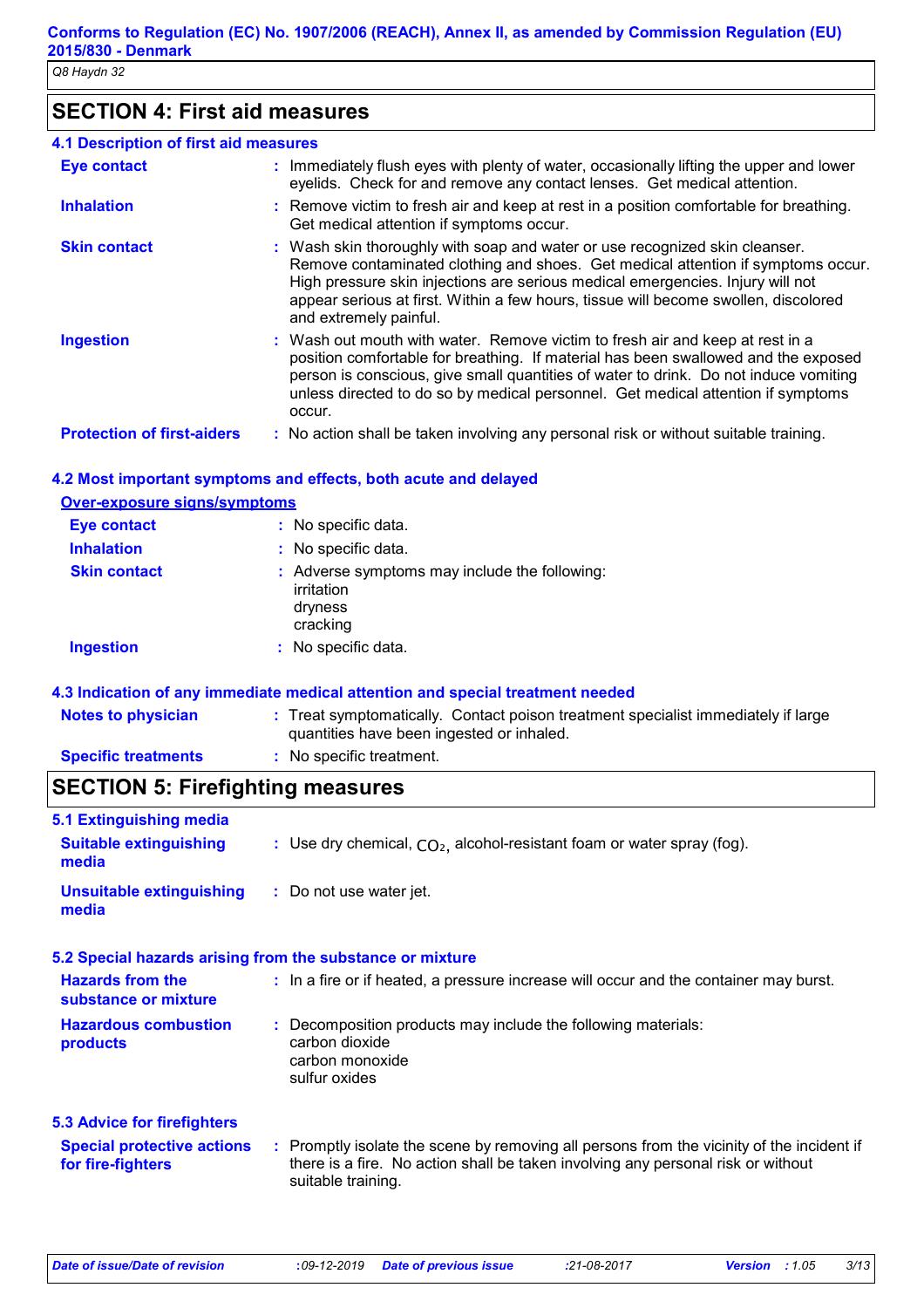| <b>SECTION 5: Firefighting measures</b>                  |                                                                                                                                                                                                                                                                                                                                                                       |  |  |
|----------------------------------------------------------|-----------------------------------------------------------------------------------------------------------------------------------------------------------------------------------------------------------------------------------------------------------------------------------------------------------------------------------------------------------------------|--|--|
| <b>Special protective</b><br>equipment for fire-fighters | : Fire-fighters should wear appropriate protective equipment and self-contained<br>breathing apparatus (SCBA) with a full face-piece operated in positive pressure<br>mode. Clothing for fire-fighters (including helmets, protective boots and gloves)<br>conforming to European standard EN 469 will provide a basic level of protection for<br>chemical incidents. |  |  |

# **SECTION 6: Accidental release measures**

|                                           | 6.1 Personal precautions, protective equipment and emergency procedures                                                                                                                                                                                                                                                                                                                                                                                                        |  |
|-------------------------------------------|--------------------------------------------------------------------------------------------------------------------------------------------------------------------------------------------------------------------------------------------------------------------------------------------------------------------------------------------------------------------------------------------------------------------------------------------------------------------------------|--|
| For non-emergency<br>personnel            | : No action shall be taken involving any personal risk or without suitable training.<br>Evacuate surrounding areas. Keep unnecessary and unprotected personnel from<br>entering. Do not touch or walk through spilled material. Put on appropriate<br>personal protective equipment.                                                                                                                                                                                           |  |
|                                           | For emergency responders : If specialized clothing is required to deal with the spillage, take note of any<br>information in Section 8 on suitable and unsuitable materials. See also the<br>information in "For non-emergency personnel".                                                                                                                                                                                                                                     |  |
| <b>6.2 Environmental</b><br>precautions   | : Avoid dispersal of spilled material and runoff and contact with soil, waterways,<br>drains and sewers. Inform the relevant authorities if the product has caused<br>environmental pollution (sewers, waterways, soil or air).                                                                                                                                                                                                                                                |  |
|                                           | 6.3 Methods and materials for containment and cleaning up                                                                                                                                                                                                                                                                                                                                                                                                                      |  |
| <b>Small spill</b>                        | : Stop leak if without risk. Move containers from spill area. Dilute with water and mop<br>up if water-soluble. Alternatively, or if water-insoluble, absorb with an inert dry<br>material and place in an appropriate waste disposal container. Dispose of via a<br>licensed waste disposal contractor.                                                                                                                                                                       |  |
| <b>Large spill</b>                        | : Stop leak if without risk. Move containers from spill area. Prevent entry into sewers,<br>water courses, basements or confined areas. Wash spillages into an effluent<br>treatment plant or proceed as follows. Contain and collect spillage with non-<br>combustible, absorbent material e.g. sand, earth, vermiculite or diatomaceous earth<br>and place in container for disposal according to local regulations. Dispose of via a<br>licensed waste disposal contractor. |  |
| 6.4 Reference to other<br><b>sections</b> | : See Section 1 for emergency contact information.<br>See Section 8 for information on appropriate personal protective equipment.<br>See Section 13 for additional waste treatment information.                                                                                                                                                                                                                                                                                |  |

# **SECTION 7: Handling and storage**

The information in this section contains generic advice and guidance. The list of Identified Uses in Section 1 should be consulted for any available use-specific information provided in the Exposure Scenario(s).

### **7.1 Precautions for safe handling Protective measures : Advice on general occupational hygiene :** Eating, drinking and smoking should be prohibited in areas where this material is : Put on appropriate personal protective equipment (see Section 8). handled, stored and processed. Workers should wash hands and face before eating, drinking and smoking. Remove contaminated clothing and protective equipment before entering eating areas. See also Section 8 for additional information on hygiene measures.

### **7.2 Conditions for safe storage, including any incompatibilities**

Store in accordance with local regulations. Store in original container protected from direct sunlight in a dry, cool and well-ventilated area, away from incompatible materials (see Section 10) and food and drink. Keep container tightly closed and sealed until ready for use. Containers that have been opened must be carefully resealed and kept upright to prevent leakage. Do not store in unlabeled containers. Use appropriate containment to avoid environmental contamination. See Section 10 for incompatible materials before handling or use.

| 7.3 Specific end use(s) |                  |  |
|-------------------------|------------------|--|
| <b>Recommendations</b>  | : Not available. |  |
|                         |                  |  |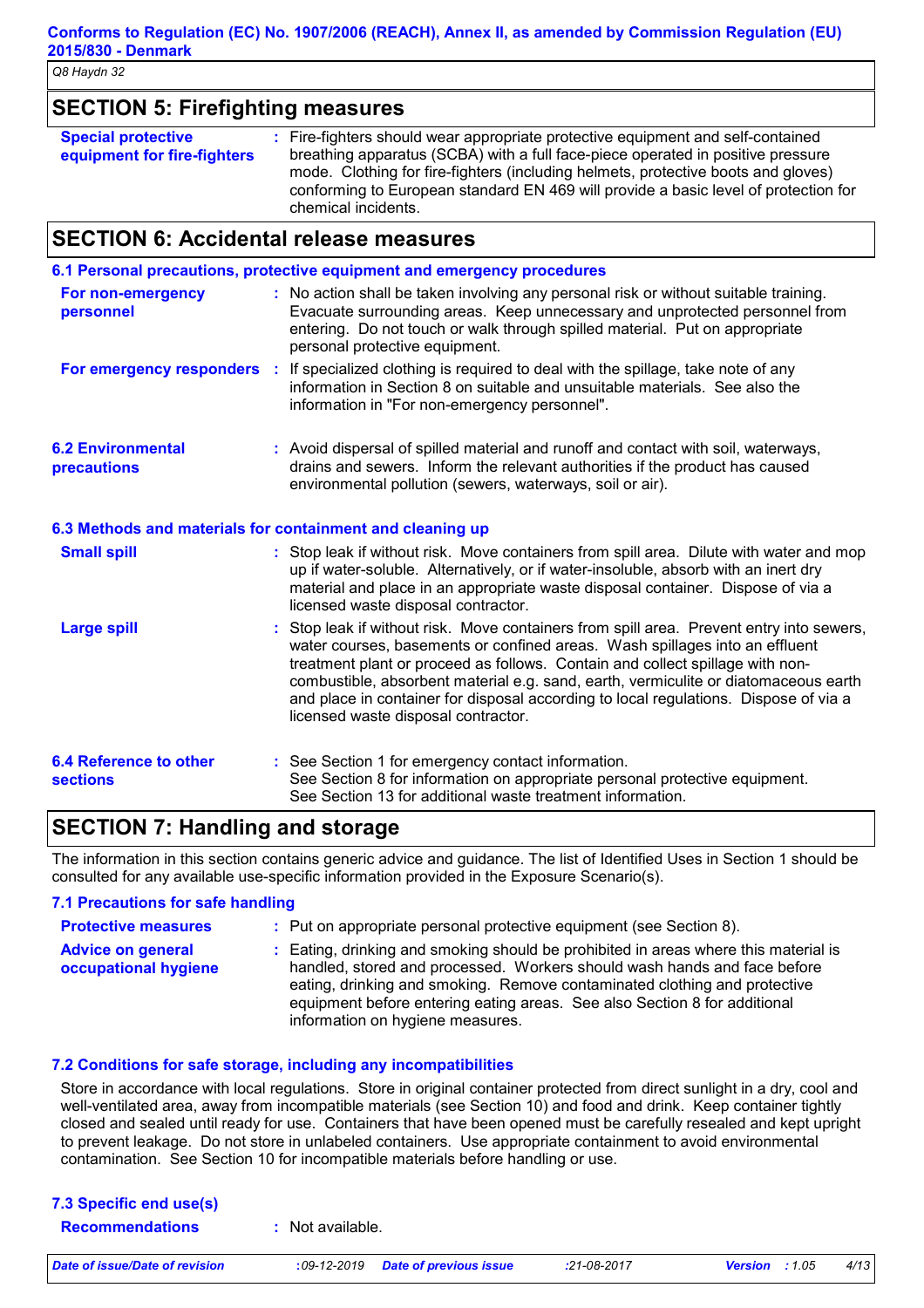# **SECTION 7: Handling and storage**

**Industrial sector specific : solutions** : Not available.

# **SECTION 8: Exposure controls/personal protection**

The information in this section contains generic advice and guidance. Information is provided based on typical anticipated uses of the product. Additional measures might be required for bulk handling or other uses that could significantly increase worker exposure or environmental releases.

### **8.1 Control parameters**

### **Occupational exposure limits**

| <b>Product/ingredient name</b>                                                                                         |                               | <b>Exposure limit values</b>                                                                                                                                                                                                                                                                                                                                                                                                                                                                                                                                                                                                                                                                                                                                                                                                                                                                                                                                                                                        |  |
|------------------------------------------------------------------------------------------------------------------------|-------------------------------|---------------------------------------------------------------------------------------------------------------------------------------------------------------------------------------------------------------------------------------------------------------------------------------------------------------------------------------------------------------------------------------------------------------------------------------------------------------------------------------------------------------------------------------------------------------------------------------------------------------------------------------------------------------------------------------------------------------------------------------------------------------------------------------------------------------------------------------------------------------------------------------------------------------------------------------------------------------------------------------------------------------------|--|
| Distillates (petroleum), hydrotreated heavy<br>paraffinic<br>Distillates (petroleum), hydrotreated light<br>paraffinic |                               | Working Environment Authority (Denmark, 10/2012).<br>TWA: 1 mg/m <sup>3</sup> 8 hours. Form: mist and particles<br>Working Environment Authority (Denmark, 10/2012).<br>TWA: 1 mg/m <sup>3</sup> 8 hours. Form: mist and particles                                                                                                                                                                                                                                                                                                                                                                                                                                                                                                                                                                                                                                                                                                                                                                                  |  |
| <b>Recommended monitoring</b><br>procedures                                                                            | required.                     | If this product contains ingredients with exposure limits, personal, workplace<br>atmosphere or biological monitoring may be required to determine the effectiveness<br>of the ventilation or other control measures and/or the necessity to use respiratory<br>protective equipment. Reference should be made to monitoring standards, such as<br>the following: European Standard EN 689 (Workplace atmospheres - Guidance for<br>the assessment of exposure by inhalation to chemical agents for comparison with<br>limit values and measurement strategy) European Standard EN 14042 (Workplace<br>atmospheres - Guide for the application and use of procedures for the assessment<br>of exposure to chemical and biological agents) European Standard EN 482<br>(Workplace atmospheres - General requirements for the performance of procedures<br>for the measurement of chemical agents) Reference to national guidance<br>documents for methods for the determination of hazardous substances will also be |  |
| <b>DNELS/DMELS</b>                                                                                                     |                               |                                                                                                                                                                                                                                                                                                                                                                                                                                                                                                                                                                                                                                                                                                                                                                                                                                                                                                                                                                                                                     |  |
| No DNELs/DMELs available.                                                                                              |                               |                                                                                                                                                                                                                                                                                                                                                                                                                                                                                                                                                                                                                                                                                                                                                                                                                                                                                                                                                                                                                     |  |
| <b>PNECs</b><br>No PNECs available.                                                                                    |                               |                                                                                                                                                                                                                                                                                                                                                                                                                                                                                                                                                                                                                                                                                                                                                                                                                                                                                                                                                                                                                     |  |
| <b>8.2 Exposure controls</b>                                                                                           |                               |                                                                                                                                                                                                                                                                                                                                                                                                                                                                                                                                                                                                                                                                                                                                                                                                                                                                                                                                                                                                                     |  |
| <b>Appropriate engineering</b><br>controls                                                                             | contaminants.                 | : Good general ventilation should be sufficient to control worker exposure to airborne                                                                                                                                                                                                                                                                                                                                                                                                                                                                                                                                                                                                                                                                                                                                                                                                                                                                                                                              |  |
| <b>Individual protection measures</b>                                                                                  |                               |                                                                                                                                                                                                                                                                                                                                                                                                                                                                                                                                                                                                                                                                                                                                                                                                                                                                                                                                                                                                                     |  |
| <b>Hygiene measures</b>                                                                                                |                               | : Wash hands, forearms and face thoroughly after handling chemical products,<br>before eating, smoking and using the lavatory and at the end of the working period.<br>Appropriate techniques should be used to remove potentially contaminated clothing.<br>Wash contaminated clothing before reusing. Ensure that eyewash stations and<br>safety showers are close to the workstation location.                                                                                                                                                                                                                                                                                                                                                                                                                                                                                                                                                                                                                   |  |
| <b>Eye/face protection</b>                                                                                             | side-shields.                 | : Safety eyewear complying with an approved standard should be used when a risk<br>assessment indicates this is necessary to avoid exposure to liquid splashes, mists,<br>gases or dusts. If contact is possible, the following protection should be worn,<br>unless the assessment indicates a higher degree of protection: safety glasses with                                                                                                                                                                                                                                                                                                                                                                                                                                                                                                                                                                                                                                                                    |  |
| <b>Skin protection</b>                                                                                                 |                               |                                                                                                                                                                                                                                                                                                                                                                                                                                                                                                                                                                                                                                                                                                                                                                                                                                                                                                                                                                                                                     |  |
| <b>Hand protection</b>                                                                                                 |                               | : Chemical-resistant, impervious gloves complying with an approved standard should<br>be worn at all times when handling chemical products if a risk assessment indicates<br>this is necessary. Wear suitable gloves tested to EN374. Recommended: $\leq 1$<br>hour (breakthrough time): nitrile rubber 0.17 mm.                                                                                                                                                                                                                                                                                                                                                                                                                                                                                                                                                                                                                                                                                                    |  |
| <b>Body protection</b>                                                                                                 | before handling this product. | : Personal protective equipment for the body should be selected based on the task<br>being performed and the risks involved and should be approved by a specialist                                                                                                                                                                                                                                                                                                                                                                                                                                                                                                                                                                                                                                                                                                                                                                                                                                                  |  |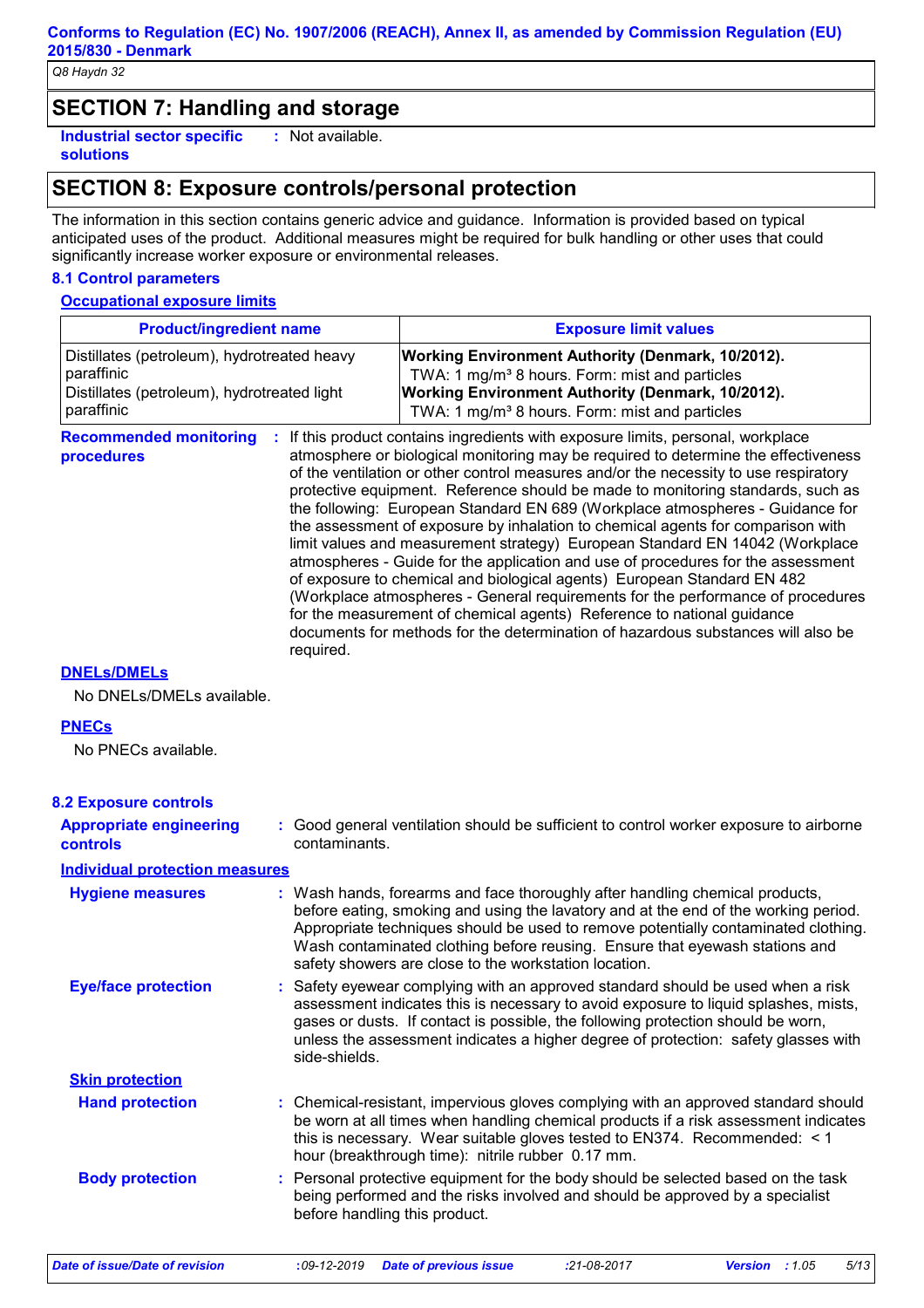# **SECTION 8: Exposure controls/personal protection**

| <b>Other skin protection</b>                     | : Appropriate footwear and any additional skin protection measures should be<br>selected based on the task being performed and the risks involved and should be<br>approved by a specialist before handling this product.                                                                                                                                                      |
|--------------------------------------------------|--------------------------------------------------------------------------------------------------------------------------------------------------------------------------------------------------------------------------------------------------------------------------------------------------------------------------------------------------------------------------------|
| <b>Respiratory protection</b>                    | : Based on the hazard and potential for exposure, select a respirator that meets the<br>appropriate standard or certification. Respirators must be used according to a<br>respiratory protection program to ensure proper fitting, training, and other important<br>aspects of use. Recommended: Boiling point > 65 °C: A1; Boiling point < 65 °C:<br>AX1; Hot material: A1P2. |
| <b>Environmental exposure</b><br><b>controls</b> | : Emissions from ventilation or work process equipment should be checked to<br>ensure they comply with the requirements of environmental protection legislation.<br>In some cases, fume scrubbers, filters or engineering modifications to the process<br>equipment will be necessary to reduce emissions to acceptable levels.                                                |

# **SECTION 9: Physical and chemical properties**

| 9.1 Information on basic physical and chemical properties         |                                                                   |
|-------------------------------------------------------------------|-------------------------------------------------------------------|
| <b>Appearance</b>                                                 |                                                                   |
| <b>Physical state</b>                                             | : Liquid. [Oily liquid.]                                          |
| <b>Appearance</b>                                                 | : Clear.                                                          |
| <b>Color</b>                                                      | : Yellow [Light]                                                  |
| Odor                                                              | : Characteristic.                                                 |
| <b>Odor threshold</b>                                             | : Not available.                                                  |
| pH                                                                | : 7                                                               |
| <b>Melting point/freezing point</b>                               | $: <27^{\circ}$ C                                                 |
| <b>Initial boiling point and</b><br>boiling range                 | $: >300^{\circ}C$                                                 |
| <b>Flash point</b>                                                | : Open cup: $>198^{\circ}$ C [ASTM D92.]                          |
| <b>Evaporation rate</b>                                           | : Not available.                                                  |
| <b>Flammability (solid, gas)</b>                                  | : Not applicable.                                                 |
| <b>Upper/lower flammability or</b><br>explosive limits            | : Not available.                                                  |
| <b>Vapor pressure</b>                                             | $:$ <0.01 kPa [room temperature]                                  |
| <b>Vapor density</b>                                              | : Not available.                                                  |
| <b>Density</b>                                                    | : $0.87$ g/cm <sup>3</sup> [15°C]                                 |
| <b>Solubility(ies)</b>                                            | : Insoluble in the following materials: cold water and hot water. |
| <b>Partition coefficient: n-octanol/: Not available.</b><br>water |                                                                   |
| <b>Auto-ignition temperature</b>                                  | $: >300^{\circ}C$                                                 |
| <b>Decomposition temperature</b>                                  | $: >300^{\circ}$ C                                                |
| <b>Viscosity (40°C)</b>                                           | 32 cSt                                                            |
| Viscosity (100°C)                                                 | : 5.33 cSt                                                        |
| <b>Explosive properties</b>                                       | : Not applicable.                                                 |
| <b>Oxidizing properties</b>                                       | : Not applicable.                                                 |

### **9.2 Other information**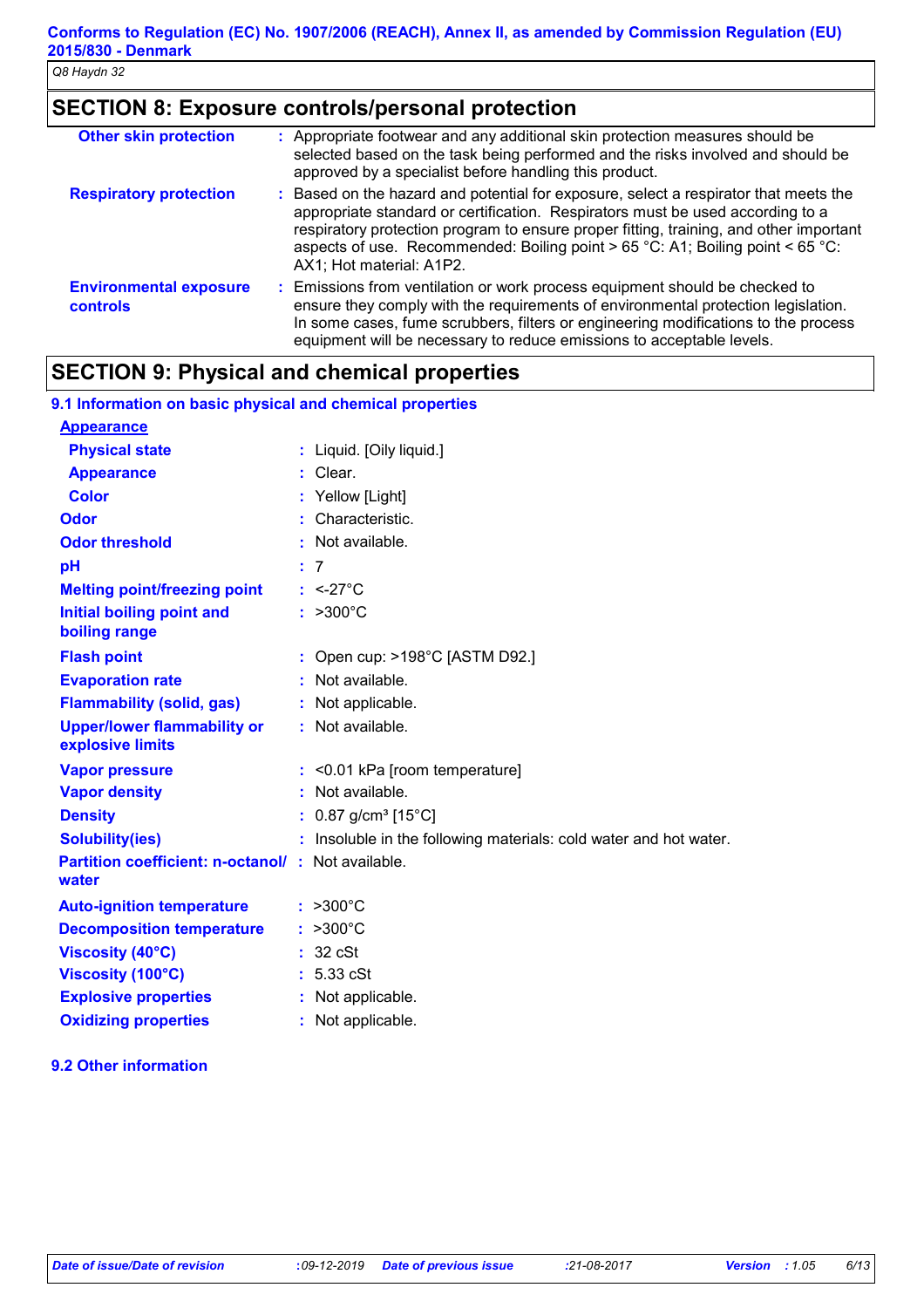# **SECTION 10: Stability and reactivity**

| <b>10.1 Reactivity</b>                            | : No specific test data related to reactivity available for this product or its ingredients.              |
|---------------------------------------------------|-----------------------------------------------------------------------------------------------------------|
| <b>10.2 Chemical stability</b>                    | : The product is stable.                                                                                  |
| <b>10.3 Possibility of</b><br>hazardous reactions | : Under normal conditions of storage and use, hazardous reactions will not occur.                         |
| <b>10.4 Conditions to avoid</b>                   | : No specific data.                                                                                       |
| 10.5 Incompatible materials                       | : Reactive or incompatible with the following materials:<br>Strong oxidizing materials                    |
| <b>10.6 Hazardous</b><br>decomposition products   | : Under normal conditions of storage and use, hazardous decomposition products<br>should not be produced. |

# **SECTION 11: Toxicological information**

## **11.1 Information on toxicological effects**

### **Acute toxicity**

| <b>Product/ingredient name</b>                            | <b>Result</b>                      | <b>Species</b>           | <b>Dose</b>            | <b>Exposure</b> |
|-----------------------------------------------------------|------------------------------------|--------------------------|------------------------|-----------------|
| Distillates (petroleum),<br>hydrotreated light paraffinic | LC50 Inhalation Dusts and<br>mists | Rat                      | 3900 mg/m <sup>3</sup> | 4 hours         |
|                                                           | LD50 Dermal                        | Rabbit - Male,<br>Female | >5000 mg/kg            |                 |
|                                                           | ILD50 Oral                         | Rat - Male,<br>Female    | >5000 mg/kg            |                 |

**Conclusion/Summary :** Not available.

**Acute toxicity estimates**

Not available.

### **Irritation/Corrosion**

| <b>Product/ingredient name</b>                            | <b>Result</b>          | <b>Species</b> | <b>Score</b> | <b>Exposure</b> | <b>Observation</b> |
|-----------------------------------------------------------|------------------------|----------------|--------------|-----------------|--------------------|
| Distillates (petroleum),<br>hydrotreated light paraffinic | Skin - Erythema/Eschar | Rabbit         | 0.17         | 72 hours        | 7 days             |
|                                                           | Skin - Edema           | Rabbit         |              | 72 hours        | 7 days             |
|                                                           | Eyes - Iris lesion     | Rabbit         | 0            | I48 hours       | 72 hours           |
|                                                           | Eyes - Redness of the  | Rabbit         | 0.33         | I48 hours       | 72 hours           |
|                                                           | conjunctivae           |                |              |                 |                    |

**Conclusion/Summary :** Not available.

**Sensitization**

| <b>Product/ingredient name</b>                            | <b>Route of</b><br>exposure | <b>Species</b> | <b>Result</b>   |
|-----------------------------------------------------------|-----------------------------|----------------|-----------------|
| Distillates (petroleum),<br>hydrotreated light paraffinic | skin                        | Guinea pig     | Not sensitizing |

**Conclusion/Summary :** Not available.

### **Mutagenicity**

| <b>Product/ingredient name</b>                            | Test                                                     | <b>Experiment</b>                                                 | <b>Result</b> |
|-----------------------------------------------------------|----------------------------------------------------------|-------------------------------------------------------------------|---------------|
| Distillates (petroleum),<br>hydrotreated light paraffinic | 474 Mammalian<br>Erythrocyte<br><b>Micronucleus Test</b> | Experiment: In vivo<br>Subject: Mammalian-Animal<br>Cell: Somatic | Negative      |
| <b>Conclusion/Summary</b><br><b>Carcinogenicity</b>       | : Not available.                                         |                                                                   |               |

*Date of issue/Date of revision* **:***09-12-2019 Date of previous issue :21-08-2017 Version : 1.05 7/13*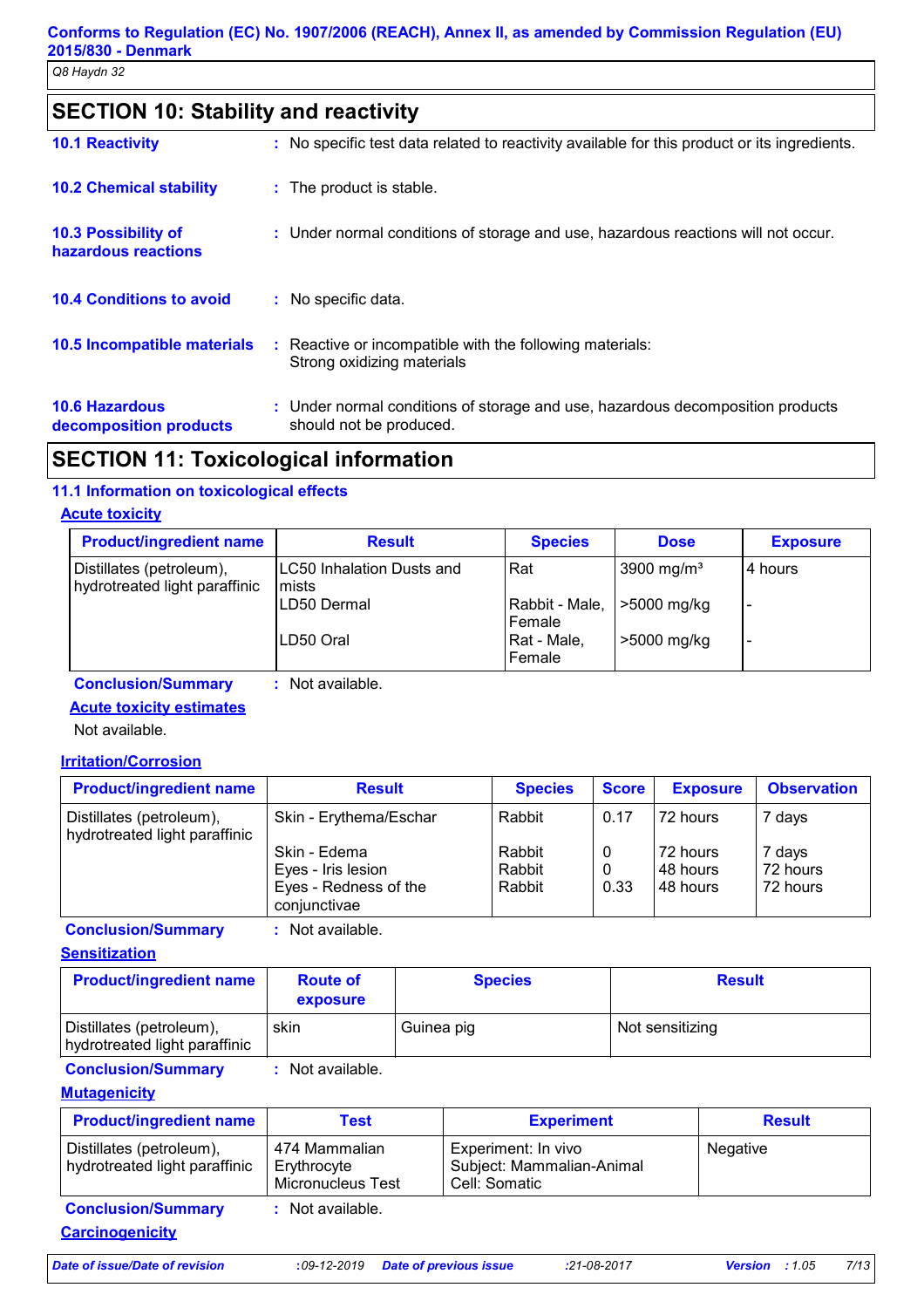# **SECTION 11: Toxicological information**

| <b>Product/ingredient name</b>                            | <b>Result</b>          | <b>Species</b>   | <b>Dose</b> | <b>Exposure</b> |
|-----------------------------------------------------------|------------------------|------------------|-------------|-----------------|
| Distillates (petroleum),<br>hydrotreated light paraffinic | Negative - Dermal - TC | Mouse - Female I |             | 78 weeks        |

**Conclusion/Summary :** Not available.

### **Reproductive toxicity**

| <b>Product/ingredient name</b>                            | <b>Maternal</b><br>toxicity | <b>Fertility</b> | Development<br>toxin | <b>Species</b>             | <b>Dose</b>     | <b>Exposure</b> |
|-----------------------------------------------------------|-----------------------------|------------------|----------------------|----------------------------|-----------------|-----------------|
| Distillates (petroleum),<br>hydrotreated light paraffinic | <b>Negative</b>             | Negative         | Negative             | Rat - Male, Female   Oral: | 1000 ma/<br>∣kg |                 |

### **Conclusion/Summary :** Not available.

### **Teratogenicity**

| <b>Product/ingredient name</b>                            | <b>Result</b>     | <b>Species</b> | <b>Dose</b> | <b>Exposure</b> |
|-----------------------------------------------------------|-------------------|----------------|-------------|-----------------|
| Distillates (petroleum),<br>hydrotreated light paraffinic | Negative - Dermal | Rat            | 2000 mg/kg  | 7 days per week |

### **Conclusion/Summary :** Not available.

### **Specific target organ toxicity (single exposure)**

Not available.

### **Specific target organ toxicity (repeated exposure)**

Not available.

### **Aspiration hazard**

| <b>Product/ingredient name</b>                         | <b>Result</b>                         |  |  |
|--------------------------------------------------------|---------------------------------------|--|--|
| Distillates (petroleum), hydrotreated light paraffinic | <b>ASPIRATION HAZARD - Category 1</b> |  |  |

| <b>Information on the likely</b><br>routes of exposure | : Not available.                                                                         |
|--------------------------------------------------------|------------------------------------------------------------------------------------------|
| <b>Potential acute health effects</b>                  |                                                                                          |
| <b>Eye contact</b>                                     | : No known significant effects or critical hazards.                                      |
| <b>Inhalation</b>                                      | : No known significant effects or critical hazards.                                      |
| <b>Skin contact</b>                                    | Defatting to the skin. May cause skin dryness and irritation.                            |
| <b>Ingestion</b>                                       | : No known significant effects or critical hazards.                                      |
|                                                        | <b>Symptoms related to the physical, chemical and toxicological characteristics</b>      |
| <b>Eye contact</b>                                     | : No specific data.                                                                      |
| <b>Inhalation</b>                                      | : No specific data.                                                                      |
| <b>Skin contact</b>                                    | : Adverse symptoms may include the following:<br>irritation<br>dryness<br>cracking       |
| <b>Ingestion</b>                                       | : No specific data.                                                                      |
|                                                        | Delayed and immediate effects and also chronic effects from short and long term exposure |
| <b>Short term exposure</b>                             |                                                                                          |
| <b>Potential immediate</b><br>effects                  | : Not available.                                                                         |
| <b>Potential delayed effects : Not available.</b>      |                                                                                          |
| <b>Long term exposure</b>                              |                                                                                          |

*Date of issue/Date of revision* **:***09-12-2019 Date of previous issue :21-08-2017 Version : 1.05 8/13*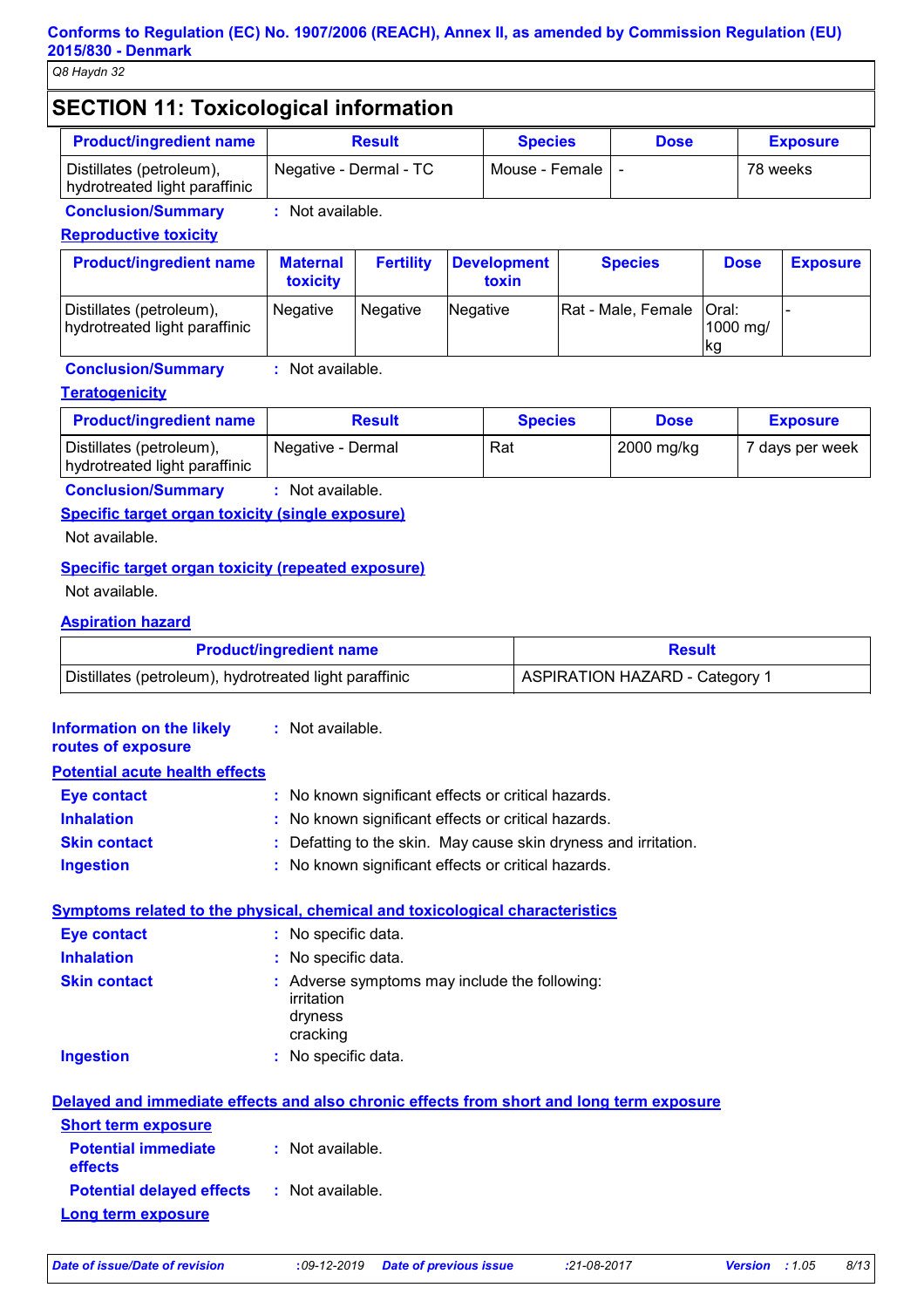# **SECTION 11: Toxicological information**

**Potential immediate effects**

**:** Not available.

**Potential delayed effects :** : Not available.

### **Potential chronic health effects**

| <b>Product/ingredient name</b>                            | <b>Result</b>                                       | <b>Species</b>                                                                           | <b>Dose</b>              | <b>Exposure</b>              |  |  |  |
|-----------------------------------------------------------|-----------------------------------------------------|------------------------------------------------------------------------------------------|--------------------------|------------------------------|--|--|--|
| Distillates (petroleum),<br>hydrotreated light paraffinic | Sub-chronic NOAEL Oral                              | Rat - Male,<br>Female                                                                    | $≥2000$ mg/kg            | 13 weeks; 5<br>days per week |  |  |  |
|                                                           | Sub-acute LOAEL Oral                                | Rat - Male                                                                               | 125 mg/kg                | 13 weeks; 5<br>hours per day |  |  |  |
|                                                           | Sub-acute NOAEL Inhalation<br>Dusts and mists       | Rat - Male                                                                               | $>980$ mg/m <sup>3</sup> | 4 weeks; 5 days<br>per week  |  |  |  |
| <b>Conclusion/Summary</b>                                 | : Not available.                                    |                                                                                          |                          |                              |  |  |  |
| <b>General</b>                                            | or dermatitis.                                      | : Prolonged or repeated contact can defat the skin and lead to irritation, cracking and/ |                          |                              |  |  |  |
| <b>Carcinogenicity</b>                                    | : No known significant effects or critical hazards. |                                                                                          |                          |                              |  |  |  |
| <b>Mutagenicity</b>                                       |                                                     | : No known significant effects or critical hazards.                                      |                          |                              |  |  |  |
| <b>Teratogenicity</b>                                     | : No known significant effects or critical hazards. |                                                                                          |                          |                              |  |  |  |
| <b>Developmental effects</b>                              | : No known significant effects or critical hazards. |                                                                                          |                          |                              |  |  |  |
| <b>Fertility effects</b>                                  | : No known significant effects or critical hazards. |                                                                                          |                          |                              |  |  |  |
| )ther information.                                        | : Not available                                     |                                                                                          |                          |                              |  |  |  |

| <b>Other information</b> |  | $:$ Not |
|--------------------------|--|---------|
|--------------------------|--|---------|

# **SECTION 12: Ecological information**

### **12.1 Toxicity**

**Conclusion/Summary :** Not available.

### **12.2 Persistence and degradability**

**Conclusion/Summary :** Not available.

| <b>Product/ingredient name</b>                            | <b>Aquatic half-life</b> | <b>Photolysis</b> | Biodegradability |
|-----------------------------------------------------------|--------------------------|-------------------|------------------|
| Distillates (petroleum),<br>hydrotreated light paraffinic |                          |                   | <b>IInherent</b> |

### **12.3 Bioaccumulative potential**

| <b>Product/ingredient name</b>                            | <b>LogP</b> ‱ | <b>BCF</b> | <b>Potential</b> |
|-----------------------------------------------------------|---------------|------------|------------------|
| Distillates (petroleum),<br>hydrotreated light paraffinic |               |            | l low            |

| <b>12.4 Mobility in soil</b>                            |                  |  |
|---------------------------------------------------------|------------------|--|
| <b>Soil/water partition</b><br><b>coefficient (Koc)</b> | : Not available. |  |
| <b>Mobility</b>                                         | : Not available. |  |
| 12.5 Results of PBT and vPvB assessment                 |                  |  |

| <b>PBT</b>  | : Not applicable. |
|-------------|-------------------|
| <b>vPvB</b> | : Not applicable. |

**12.6 Other adverse effects** : No known significant effects or critical hazards.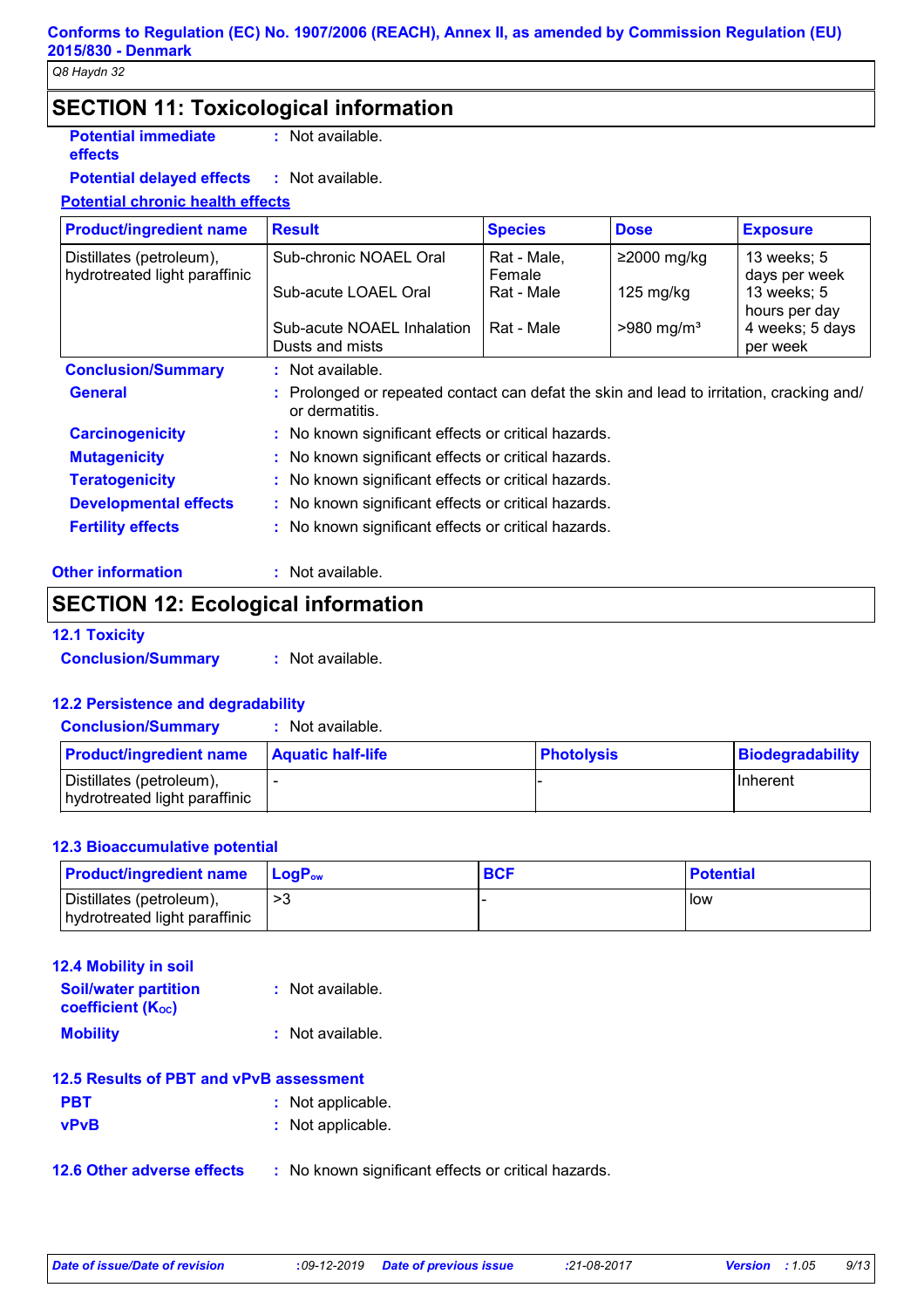# **SECTION 13: Disposal considerations**

The information in this section contains generic advice and guidance. The list of Identified Uses in Section 1 should be consulted for any available use-specific information provided in the Exposure Scenario(s).

### **13.1 Waste treatment methods**

| <b>Product</b>             |                                                                                                                                                                                                                                                                                                                                                                                                                                                                                                                                                      |
|----------------------------|------------------------------------------------------------------------------------------------------------------------------------------------------------------------------------------------------------------------------------------------------------------------------------------------------------------------------------------------------------------------------------------------------------------------------------------------------------------------------------------------------------------------------------------------------|
| <b>Methods of disposal</b> | : The generation of waste should be avoided or minimized wherever possible.<br>Disposal of this product, solutions and any by-products should at all times comply<br>with the requirements of environmental protection and waste disposal legislation<br>and any regional local authority requirements. Dispose of surplus and non-<br>recyclable products via a licensed waste disposal contractor. Waste should not be<br>disposed of untreated to the sewer unless fully compliant with the requirements of<br>all authorities with jurisdiction. |
| <b>Hazardous waste</b>     | Yes.                                                                                                                                                                                                                                                                                                                                                                                                                                                                                                                                                 |

### **European waste catalogue (EWC)**

| <b>Waste code</b>          | <b>Waste designation</b><br>mineral based non-chlorinated hydraulic oils                                                                                                                                                                    |  |  |  |
|----------------------------|---------------------------------------------------------------------------------------------------------------------------------------------------------------------------------------------------------------------------------------------|--|--|--|
| 13 01 10*                  |                                                                                                                                                                                                                                             |  |  |  |
| <b>Packaging</b>           |                                                                                                                                                                                                                                             |  |  |  |
| <b>Methods of disposal</b> | : The generation of waste should be avoided or minimized wherever possible. Waste<br>packaging should be recycled. Incineration or landfill should only be considered<br>when recycling is not feasible.                                    |  |  |  |
| <b>Special precautions</b> | : This material and its container must be disposed of in a safe way. Empty containers<br>or liners may retain some product residues. Avoid dispersal of spilled material and<br>runoff and contact with soil, waterways, drains and sewers. |  |  |  |

# **SECTION 14: Transport information**

|                                           | <b>ADR/RID</b>           | <b>ADN</b>     | <b>IMDG</b>              | <b>IATA</b>    |
|-------------------------------------------|--------------------------|----------------|--------------------------|----------------|
| 14.1 UN number                            | Not regulated.           | Not regulated. | Not regulated.           | Not regulated. |
| 14.2 UN proper<br>shipping name           | $\blacksquare$           |                |                          |                |
| <b>14.3 Transport</b><br>hazard class(es) | $\overline{\phantom{a}}$ | ۰              | $\overline{\phantom{0}}$ |                |
| 14.4 Packing<br>group                     |                          |                |                          |                |
| 14.5<br><b>Environmental</b><br>hazards   | No.                      | No.            | No.                      | No.            |

**user**

**14.6 Special precautions for : Transport within user's premises:** always transport in closed containers that are upright and secure. Ensure that persons transporting the product know what to do in the event of an accident or spillage.

**14.7 Transport in bulk according to Annex II of MARPOL and the IBC Code :** Not available.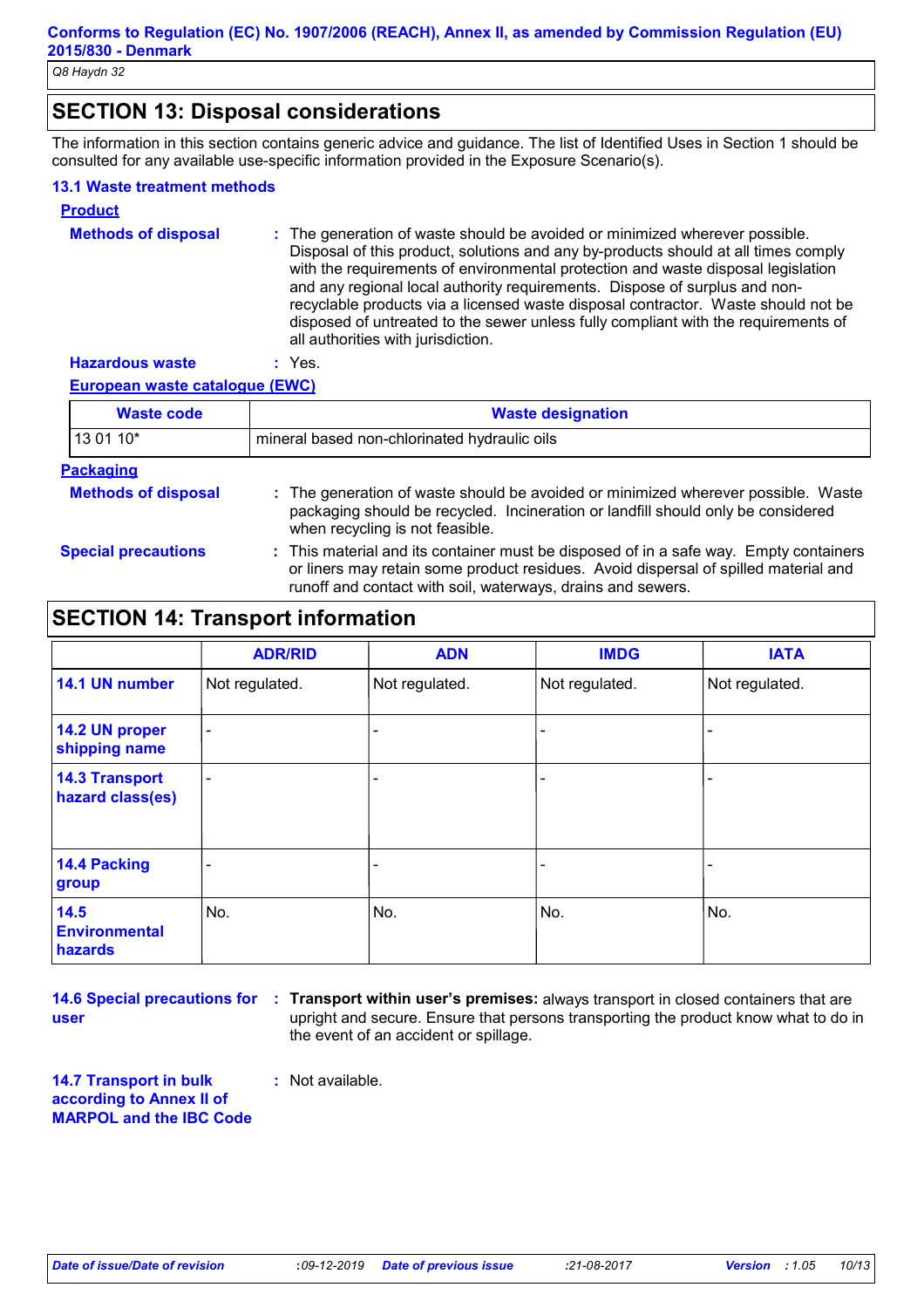# **SECTION 15: Regulatory information**

**15.1 Safety, health and environmental regulations/legislation specific for the substance or mixture EU Regulation (EC) No. 1907/2006 (REACH)**

### **Annex XIV - List of substances subject to authorization**

### **Annex XIV**

None of the components are listed.

**Substances of very high concern**

None of the components are listed.

**Annex XVII - Restrictions on the manufacture, placing on the market and use of certain dangerous substances, mixtures and articles** : Not applicable.

### **Other EU regulations**

### **Ozone depleting substances (1005/2009/EU)**

Not listed.

### **Prior Informed Consent (PIC) (649/2012/EU)**

Not listed.

### **Seveso Directive**

This product is not controlled under the Seveso Directive.

### **National regulations**

| <b>Product registration</b><br>number | : 4049662                                                             |
|---------------------------------------|-----------------------------------------------------------------------|
| <b>MAL-code</b>                       | $: 00-3$                                                              |
|                                       | <b>Protection based on MAL : According to the regulations on work</b> |

### involving coded products, the following **stipulations apply to the use of personal protective equipment:**

**General:** Gloves must be worn for all work that may result in soiling. Apron/ coveralls/protective clothing must be worn when soiling is so great that regular work clothes do not adequately protect skin against contact with the product. A face shield must be worn in work involving spattering if a full mask is not required. In this case, other recommended use of eye protection is not required.

In all spraying operations in which there is return spray, the following must be worn: respiratory protection and arm protectors/apron/coveralls/protective clothing as appropriate or as instructed.

### MAL-code: 00-3

**Application:** During downtimes, cleaning and repair of closed facilities, spray booths or cabins, if there is a risk of contact with wet paint or organic solvents. When using scraper or knife, brush, roller, etc. for pre- and post-treatments in cabins or booths of the existing\* facility type, if the operator is inside the spray zone.

- Coveralls must be worn.

When spraying in existing\* spray booths, if the operator is outside the spray zone.

- Arm protectors and apron must be worn.

During all spraying where atomization occurs in cabins or spray booths where the operator is inside the spray zone and during spraying outside a closed facility, cabin or booth.

- Air-supplied full mask, coveralls and hood must be worn.

| Date of issue/Date of revision | :09-12-2019 Date of previous issue | $:21-08-2017$ | <b>Version :</b> 1.05 | 11/13 |
|--------------------------------|------------------------------------|---------------|-----------------------|-------|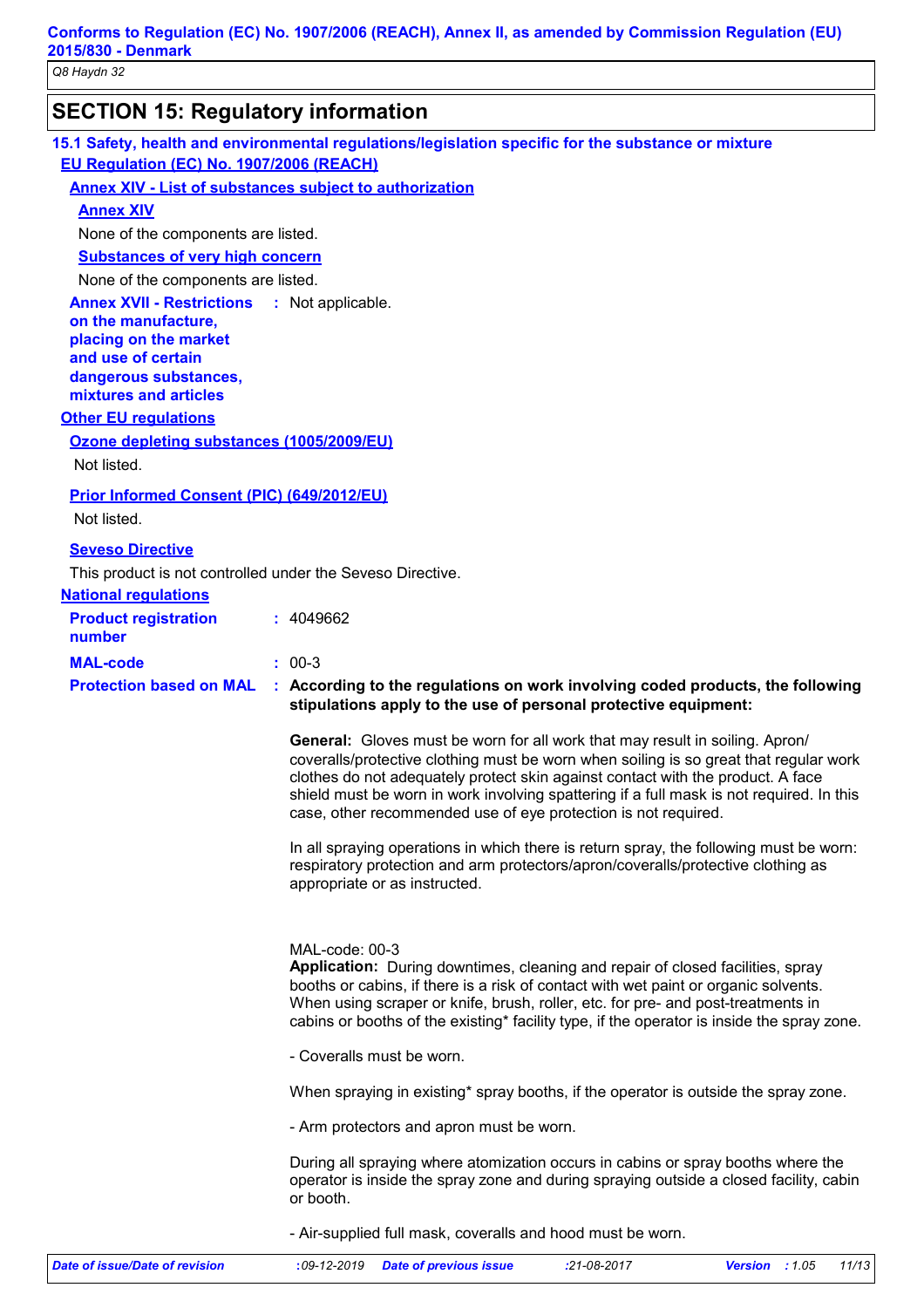# **SECTION 15: Regulatory information**

|                                                       | <b>Drying:</b> Items for drying/drying ovens that are temporarily placed on such things as<br>rack trolleys, etc. must be equipped with a mechanical exhaust system to prevent<br>fumes from wet items from passing through workers' inhalation zone. |
|-------------------------------------------------------|-------------------------------------------------------------------------------------------------------------------------------------------------------------------------------------------------------------------------------------------------------|
|                                                       | Polishing: When polishing treated surfaces, a mask with dust filter must be worn.<br>When machine grinding, eye protection must be worn. Work gloves must always be<br>worn.                                                                          |
|                                                       | <b>Caution</b> The regulations contain other stipulations in addition to the above.                                                                                                                                                                   |
|                                                       | *See Regulations.                                                                                                                                                                                                                                     |
| <b>Hazard class for water</b><br>(WGK)                | $\therefore$ 1                                                                                                                                                                                                                                        |
| <b>VOC content</b>                                    | : Exempt.                                                                                                                                                                                                                                             |
| <b>International regulations</b>                      |                                                                                                                                                                                                                                                       |
|                                                       | <b>Chemical Weapon Convention List Schedules I, II &amp; III Chemicals</b>                                                                                                                                                                            |
| Not listed.                                           |                                                                                                                                                                                                                                                       |
| <b>Montreal Protocol</b>                              |                                                                                                                                                                                                                                                       |
| Not listed.                                           |                                                                                                                                                                                                                                                       |
| Not listed.                                           | <b>Stockholm Convention on Persistent Organic Pollutants</b>                                                                                                                                                                                          |
| Not listed.                                           | <b>Rotterdam Convention on Prior Informed Consent (PIC)</b>                                                                                                                                                                                           |
| <b>UNECE Aarhus Protocol on POPs and Heavy Metals</b> |                                                                                                                                                                                                                                                       |
| Not listed.                                           |                                                                                                                                                                                                                                                       |
| <b>Inventory list</b>                                 |                                                                                                                                                                                                                                                       |
| <b>Australia</b>                                      | : All components are listed or exempted.                                                                                                                                                                                                              |
| <b>Canada</b>                                         | Not determined.                                                                                                                                                                                                                                       |
| <b>China</b>                                          | : All components are listed or exempted.                                                                                                                                                                                                              |
| <b>Europe</b>                                         | : All components are listed or exempted.                                                                                                                                                                                                              |
| <b>Japan</b>                                          | : Japan inventory (ENCS): All components are listed or exempted.<br>Japan inventory (ISHL): Not determined.                                                                                                                                           |
| <b>Malaysia</b>                                       | Not determined                                                                                                                                                                                                                                        |
| <b>New Zealand</b>                                    | : All components are listed or exempted.                                                                                                                                                                                                              |
| <b>Philippines</b>                                    | : All components are listed or exempted.                                                                                                                                                                                                              |
| <b>Republic of Korea</b>                              | : All components are listed or exempted.                                                                                                                                                                                                              |
| <b>Taiwan</b>                                         | All components are listed or exempted.                                                                                                                                                                                                                |
| <b>Thailand</b>                                       | Not determined.                                                                                                                                                                                                                                       |
| <b>Turkey</b>                                         | Not determined.                                                                                                                                                                                                                                       |
| <b>United States</b>                                  | : All components are listed or exempted.                                                                                                                                                                                                              |
| <b>Viet Nam</b>                                       | Not determined.                                                                                                                                                                                                                                       |
| <b>15.2 Chemical Safety</b><br>Assessment             | : Complete.                                                                                                                                                                                                                                           |